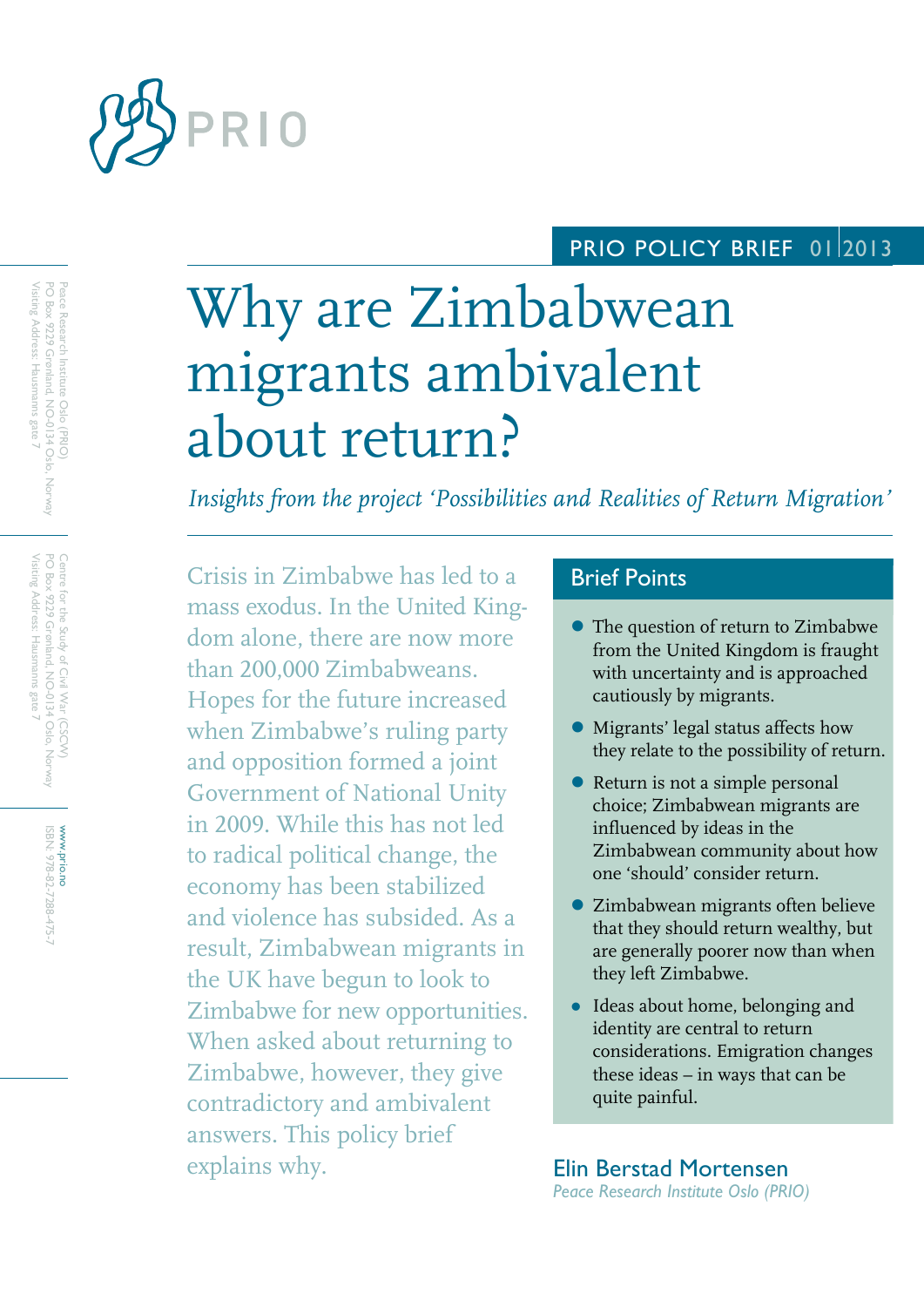#### **The Zimbabwean diaspora**

The colonial bond between the two countries has allowed Zimbabweans to migrate to the UK over a period of decades. Larger flows of emigration have generally followed significant events in Zimbabwe, such as the war for independence and the country's recent crisis. The latter has led to emigration on a larger scale than ever before.

Many Zimbabweans have recently immigrated to the UK by applying for asylum either upon entry or following the expiry of a visa (see Figure 1). However, although conflict is generating emigration from Zimbabwe, most migrants are not asylum-seekers. Zimbabweans with British ancestry are eligible for British citizenship, and it has therefore been relatively easy for white Zimbabweans to enter the UK. Other immigration routes include family reunification, false passports, or temporary work or student visas that are overstayed.

Difference in legal status matters greatly to how migrants consider return. We can follow legality to find three different groups of migrants. First, asylum-seekers and other irregular migrants, second, refugees – that is, asylum-seekers who have made a successful asylum claim – and, third, migrants with other types of legal status.

In February 2009, the Government of National



*Figure 1. Zimbabwean asylum applications in the United Kingdom 2001–2011.<sup>1</sup>*

Unity (GNU) was established between ZANU-PF and the two MDC parties in Zimbabwe. Following this change in the political climate, many Zimbabweans in the UK have begun to consider the possibility of return. Diaspora members talk about investment in Zimbabwe, visits are taking place, and some migrants have returned on a more permanent basis.

The contents of this policy brief are based on interviews conducted with Zimbabwean migrants in  $2012.^2$  The interviews show that Zimbabwean migrants are generally ambivalent towards return. Unclear and changing return intentions are common; few of the migrants who say they intend to return present specific plans;  $\alpha$  /some seem outright uncomfortable about the question of whether they will return or/stay. The policy brief offers explanations for the ambivalence shown by Zimbabweans in relation to return.

#### **Zimbabwe's situation remains uncertain**

For many Zimbabwean migrants, considerable uncertainty surrounds the question of whether to return to Zimbabwe. This can be viewed in terms/of three key aspects.

First, Zimbabweans worry about the current economic conditions in Zimbabwe. As recently as 2009, Zimbabwe's unemployment rate was estimated at around 95%.<sup>3</sup> The state of Zimbabwe's health service is also a matter for consideration. Public hospitals suffer from a lack of drugs and equipment, while private alternatives are not affordable for most people. However, when the current situation is compared with that of 2008–2009 – when Zimbabwe experienced hyperinflation, electoral and

## There is uncertainty in the diaspora about the degree of political change in Zimbabwe

post-electoral violence, and a cholera outbreak – it is easy to see the positive change since then. Also economic statistics clearly indicate that a turnaround has taken place (see Figure 2).

Second, there is uncertainty in the diaspora about the degree of political change in Zimbabwe. Generally, Zimbabweans with refugee



*Figure 2. Indicators of economic turnaround in Zimbabwe.<sup>4</sup>*

status believe that fears about return for security reasons are probably exaggerated. They base their beliefs on the visits of other refugees to Zimbabwe. Asylum-seekers, on the other hand, believe they would not be safe in Zimbabwe and deny that return is a possibil-

Denying the possibility of return is an important element in asylum claims

ity. This is not surprising, since denying the possibility of return is an important element of their claims for asylum. Zimbabwe's asylum-seekers, however, are not alone in questioning whether adequate political change has taken place in Zimbabwe. Zimbabwean migrants generally believe that Zimbabwe's system of violence is still in place and could be used in the future. ZANU-PF continues to wield more power in government than the MDC, and it still controls the security arms of the state. Zimbabweans are afraid that violence will break out around the next election, scheduled to take place in 2013.

A third issue is the unpredictable nature of return. Most Zimbabweans in the UK have spent a long time away from home, and great changes have taken place since they left. They have also experienced personal change. While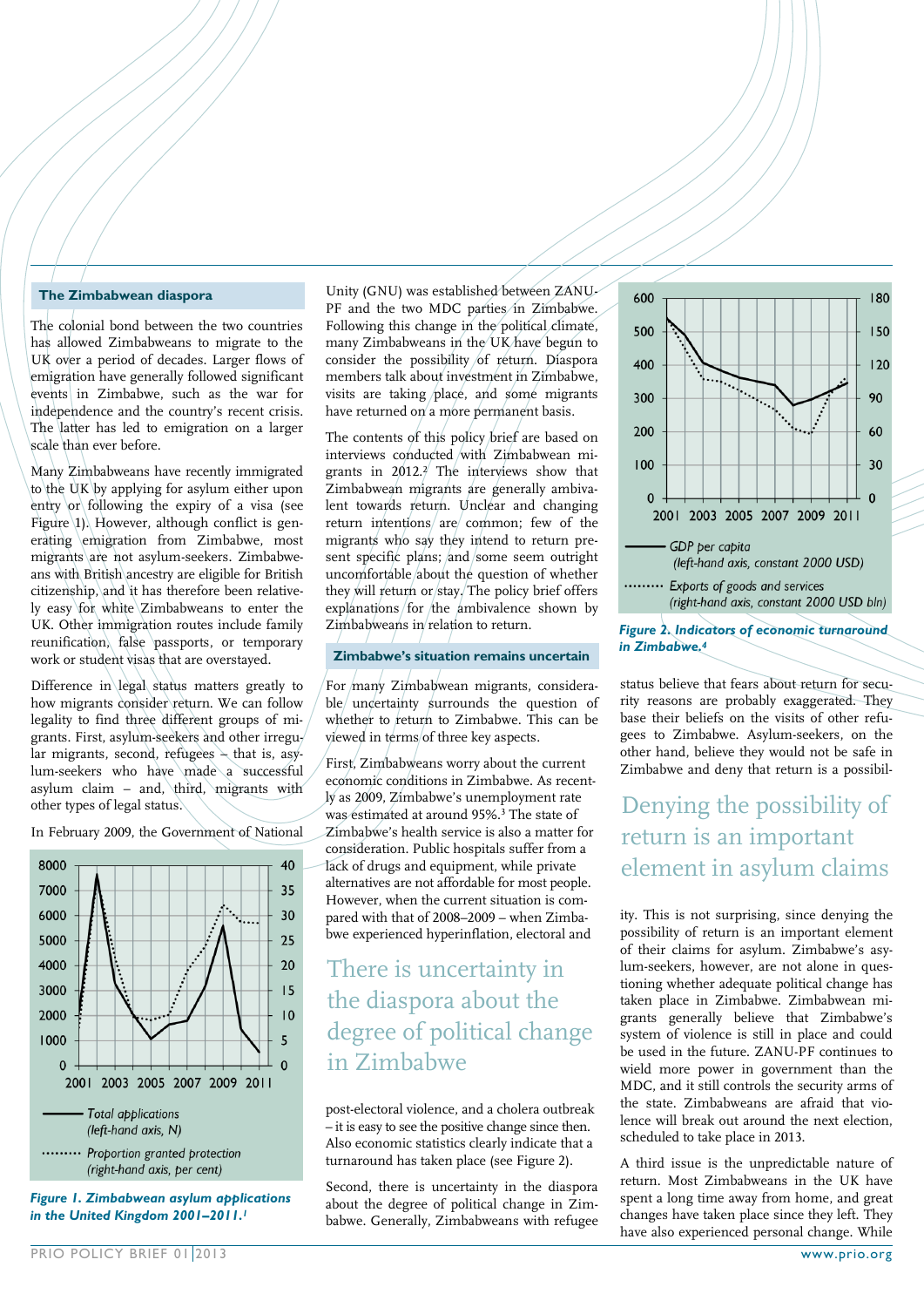they may dream of returning to a relaxing life where they lack nothing, it is acknowledged that a stable income in Zimbabwe will be difficult to guarantee. In fact, it is difficult to know what return will be like, other than that it will be a return to something new.

On account of this uncertainty, those migrants who do plan to return forge careful plans. These may involve an initial fact-finding stage before return, along with efforts to ensure that they have possible options for escape following return. Only migrants holding legal status can make clear return plans of this sort, as they have the right to re-migrate to the UK.

#### **Settling in the UK is not easy**

The Zimbabwean diaspora in the UK consists primarily of middle-class skilled migrants who had the financial means, support and connections to embark on long-distance travel. Sadly, many have experienced deskilling since emigration. They have experienced a period without legal status, and thereby without the right to work, or have had difficulty obtaining work. Deskilling may also mean that work is not obtained in the sector in which one used to be employed, but in another sector – for example care work. Unemployment or engagement in irregular work is common among Zimbabwean immigrants. Deskilling greatly affects migrants' opportunities both in the UK and in Zimbabwe, making it hard for them to sustain themselves in either place.

#### **Zimbabwe: key dates**

- **1980**: Independence from the United Kingdom
- **1980–2008**: Mugabe and Zimbabwe African National Union-Patriotic Front (ZANU-PF) rule
- **2000**: Emergence of the opposition party Movement for Democratic Change (MDC)
- **2000**: Vote against the referendum for a new constitution
- **2000–2009**: Crisis years of nationwide state violence and economic recession
- **2000**, **2002**, **2005** and **2008**: Violence peaks around elections
- **2008**: MDC wins national election
- **2009**: Government of National Unity
- (GNU) established

Zimbabweans who lack legal status in the UK have a particularly hard time. Coping with the lack of permission to work, poor housing and dependence on others for sustenance can be extremely challenging. Many asylum-seekers also feel very much alone in the UK. They lack adequate support from the British authorities**,** and lack of/resources makes it difficult to keep in touch with family members in Zimbabwe.

While life in the UK may be challenging, Zimbabweans/emphasize that it offers great opportunities for education and work. After a decade away, many Zimbabweans have settled in the UK with their families, some with British partners. For some, having children at British schools is a reason for postponing



return. However, while British schools are generally regarded as excellent, there are fears that children may lose their Zimbabwean identity and become British by attending them.

The idea that one risks losing one's Zimbabweanness by making a home in the UK is widespread. Even Zimbabweans who have stayed in the UK for several decades say that Zimbabwe is home and where they belong.

#### **Lives and circumstances change**

In addition to thinking about developments in Zimbabwe and the UK, migrants have to look at their own lives when considering return.

Emigration from Zimbabwe to the UK typically follows developments that give a push to leave: economic crisis, political threats, or life-cycle events such as the death of someone close or a relationship breakup. Subsequently, though, many migrants have discovered opportunities in the UK. These might be study or work opportunities or the possibility of receiving medical care. Health problems and old age are

Even Zimbabweans who have stayed in the UK for several decades say that Zimbabwe is home

vital to return considerations for migrants who face these issues.

For other individuals, there are greater possibilities in Zimbabwe than in the UK. Zimbabwe is experiencing economic growth in certain sectors, which is creating new demands. There are well-known cases of returnees who have done well within IT, academia and other sectors.

Family is almost always important, but it affects return considerations in different ways. One Zimbabwean may have a transnational family, with children dispersed across the world, and will thus be well-placed to receive their visits in the UK; another may wish to return to a child that was left behind in Zimbabwe; while a third may have settled down with a British partner.

#### **Return is not simply a personal choice**

In addition to considering the situation in Zimbabwe and in the UK, many Zimbabwean migrants are influenced by what people around them think. Three such communal influences are particularly strong.

First, Zimbabweans who are still in Zimbabwe expect that migrants will return wealthy. This expectation stems from a Zimbabwean tradition of successful labour emigration and studies abroad. Many Zimbabwean migrants themselves feel that returning without wealth is shameful. It is therefore common to pretend that one is doing well in the UK and to postpone return in order to conceal the harsh reality of life there.

Second, there are various opinions about return within the diaspora itself, particularly